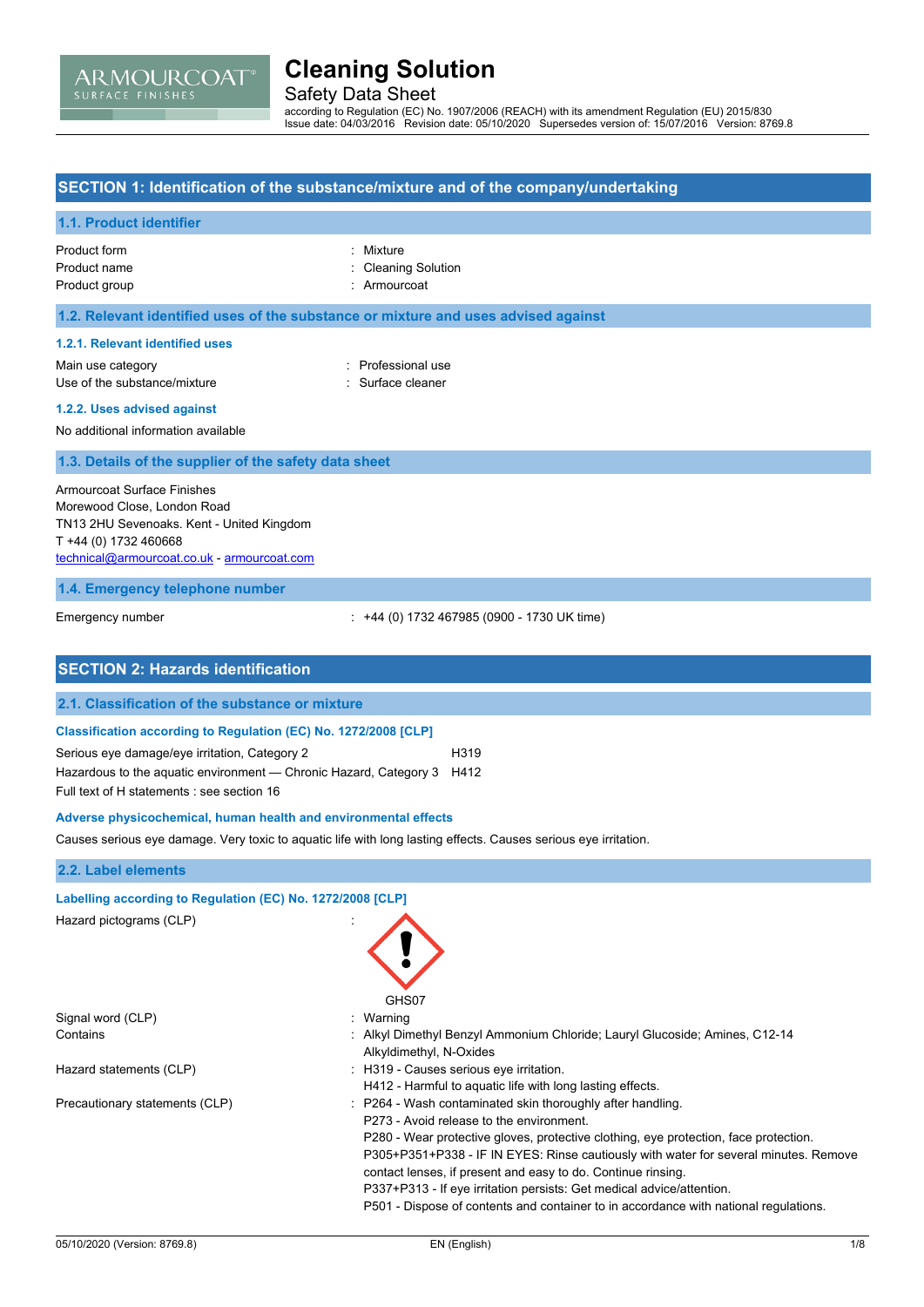## Safety Data Sheet

according to Regulation (EC) No. 1907/2006 (REACH) with its amendment Regulation (EU) 2015/830

### **2.3. Other hazards**

#### No additional information available

### **SECTION 3: Composition/information on ingredients**

#### **3.1. Substances**

#### Not applicable

#### **3.2. Mixtures**

| <b>Name</b>                                                 | <b>Product identifier</b>                  | $\frac{9}{6}$ | <b>Classification according to</b><br><b>Regulation (EC) No.</b><br>1272/2008 [CLP]                                      |
|-------------------------------------------------------------|--------------------------------------------|---------------|--------------------------------------------------------------------------------------------------------------------------|
| Alkyl Dimethyl Benzyl Ammonium Chloride                     | (CAS-No.) 68424-85-1<br>(EC-No.) 270-325-2 | $1 - 5$       | Acute Tox. 4 (Oral), H302<br>Skin Corr. 1B, H314<br>Eye Dam. 1, H318<br>Aquatic Acute 1, H400<br>Aquatic Chronic 1, H410 |
| Lauryl Glucoside                                            | (CAS-No.) 110615-47-9                      | $1 - 5$       | Skin Irrit. 2, H315<br>Eye Dam. 1, H318                                                                                  |
| Amines, C12-14 Alkyldimethyl, N-Oxides                      | (EC-No.) 931-292-6                         | $1 - 5$       | Skin Irrit. 2, H315<br>Eye Dam. 1, H318<br>Aquatic Acute 1, H400<br>Aquatic Chronic 2, H411                              |
| Fragrance Mixture (contains Butylphenyl<br>Methylpropional) |                                            | < 1           | Acute Tox. 4 (Oral), H302<br>Skin Irrit. 2, H315<br>Eye Dam. 1, H318<br>Skin Sens. 1, H317<br>Aquatic Chronic 2, H411    |

#### Full text of H-statements: see section 16

### **SECTION 4: First aid measures**

| 4.1. Description of first aid measures                                                                        |                                                                                                                                                                                                                                               |  |  |  |
|---------------------------------------------------------------------------------------------------------------|-----------------------------------------------------------------------------------------------------------------------------------------------------------------------------------------------------------------------------------------------|--|--|--|
| First-aid measures after inhalation<br>First-aid measures after skin contact                                  | : Remove person to fresh air and keep comfortable for breathing.<br>: Wash skin with plenty of water.                                                                                                                                         |  |  |  |
| First-aid measures after eye contact<br>First-aid measures after ingestion                                    | : Rinse cautiously with water for several minutes. Remove contact lenses, if present and easy<br>to do. Continue rinsing. If eye irritation persists: Get medical advice/attention.<br>: Call a poison center or a doctor if you feel unwell. |  |  |  |
| 4.2. Most important symptoms and effects, both acute and delayed                                              |                                                                                                                                                                                                                                               |  |  |  |
| Symptoms/effects after skin contact<br>Symptoms/effects after eye contact<br>Symptoms/effects after ingestion | : May cause moderate irritation.<br>$\therefore$ Eye irritation.<br>: May cause irritation to the digestive tract.                                                                                                                            |  |  |  |

**4.3. Indication of any immediate medical attention and special treatment needed**

Treat symptomatically.

| <b>SECTION 5: Firefighting measures</b> |                                                |  |  |
|-----------------------------------------|------------------------------------------------|--|--|
| 5.1. Extinguishing media                |                                                |  |  |
| Suitable extinguishing media            | Water spray. Dry powder. Foam. Carbon dioxide. |  |  |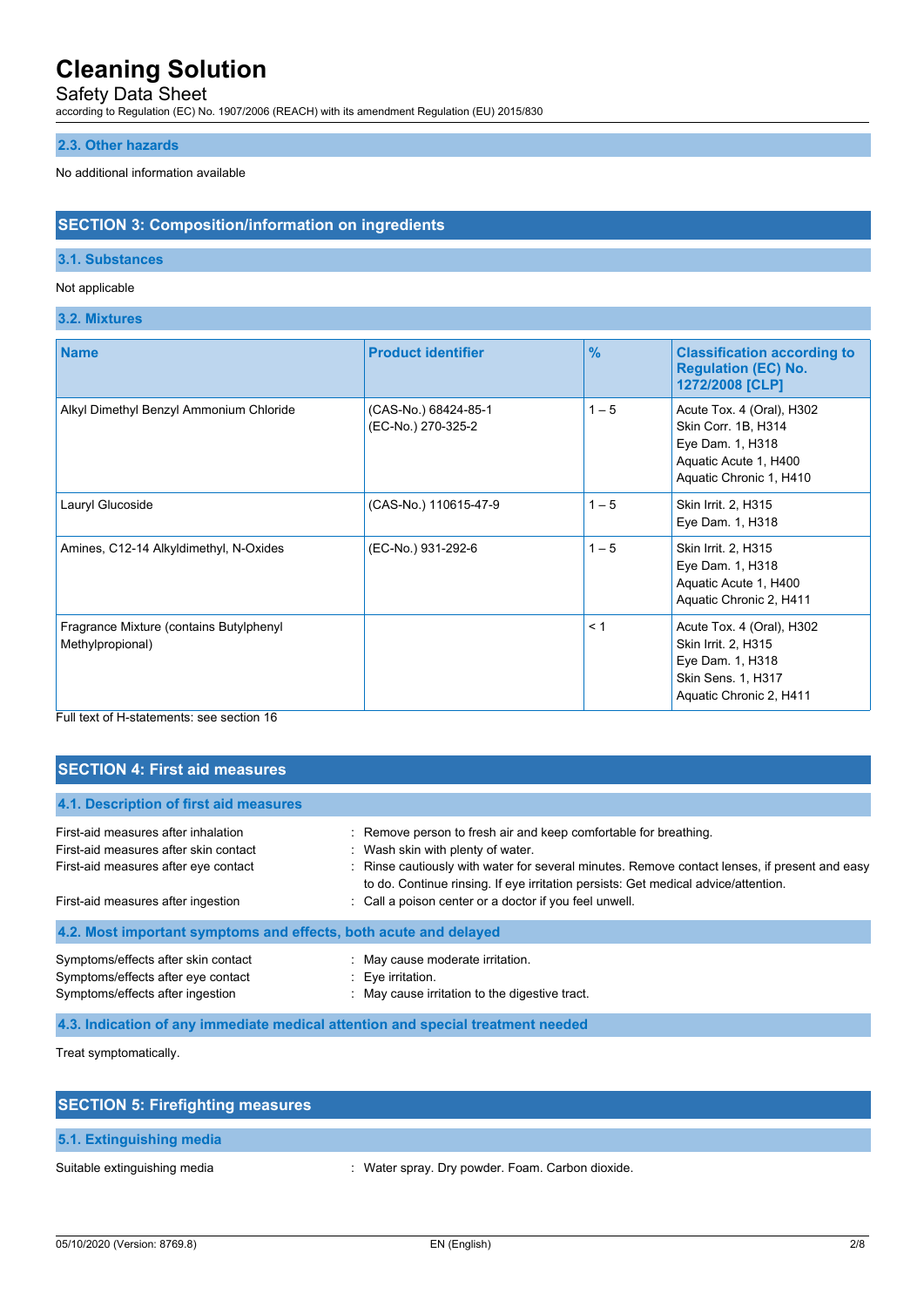## Safety Data Sheet

according to Regulation (EC) No. 1907/2006 (REACH) with its amendment Regulation (EU) 2015/830

| 5.2. Special hazards arising from the substance or mixture |                                                                                                                                             |  |  |
|------------------------------------------------------------|---------------------------------------------------------------------------------------------------------------------------------------------|--|--|
| Hazardous decomposition products in case of fire           | : Toxic fumes may be released.                                                                                                              |  |  |
| 5.3. Advice for firefighters                               |                                                                                                                                             |  |  |
| Protection during firefighting                             | : Do not attempt to take action without suitable protective equipment. Self-contained<br>breathing apparatus. Complete protective clothing. |  |  |

| <b>SECTION 6: Accidental release measures</b>                            |                                                                                                                                                                |  |  |
|--------------------------------------------------------------------------|----------------------------------------------------------------------------------------------------------------------------------------------------------------|--|--|
| 6.1. Personal precautions, protective equipment and emergency procedures |                                                                                                                                                                |  |  |
| 6.1.1. For non-emergency personnel                                       |                                                                                                                                                                |  |  |
| Emergency procedures                                                     | Ventilate spillage area. Avoid contact with skin and eyes.<br>÷                                                                                                |  |  |
| 6.1.2. For emergency responders                                          |                                                                                                                                                                |  |  |
| Protective equipment                                                     | : Do not attempt to take action without suitable protective equipment. For further information<br>refer to section 8: "Exposure controls/personal protection". |  |  |
| <b>6.2. Environmental precautions</b>                                    |                                                                                                                                                                |  |  |
| Avoid release to the environment.                                        |                                                                                                                                                                |  |  |
| 6.3. Methods and material for containment and cleaning up                |                                                                                                                                                                |  |  |
| For containment                                                          | Collect spillage.                                                                                                                                              |  |  |

| For containment                  | : Collect spillage.                                           |
|----------------------------------|---------------------------------------------------------------|
| Methods for cleaning up          | Take up liquid spill into absorbent material.                 |
| Other information                | Dispose of materials or solid residues at an authorized site. |
|                                  |                                                               |
| 6.4. Reference to other sections |                                                               |

For further information refer to section 13.

| <b>SECTION 7: Handling and storage</b>                            |                                                                                                                         |  |
|-------------------------------------------------------------------|-------------------------------------------------------------------------------------------------------------------------|--|
| 7.1. Precautions for safe handling                                |                                                                                                                         |  |
| Precautions for safe handling                                     | : Ensure good ventilation of the work station. Avoid contact with skin and eyes. Wear<br>personal protective equipment. |  |
| Hygiene measures                                                  | : Do not eat, drink or smoke when using this product. Always wash hands after handling the<br>product.                  |  |
| 7.2. Conditions for safe storage, including any incompatibilities |                                                                                                                         |  |

Storage conditions **Storage conditions** : Store in a well-ventilated place. Keep cool.

### **7.3. Specific end use(s)**

No additional information available

## **SECTION 8: Exposure controls/personal protection**

| 8.1. Control parameters                                     |                        |  |  |
|-------------------------------------------------------------|------------------------|--|--|
| <b>Alkyl Dimethyl Benzyl Ammonium Chloride (68424-85-1)</b> |                        |  |  |
| <b>United Kingdom - Occupational Exposure Limits</b>        |                        |  |  |
| WEL TWA (mg/m <sup>3</sup> )                                | 1920 mg/m <sup>3</sup> |  |  |
| WEL TWA (ppm)                                               | $1000$ ppm             |  |  |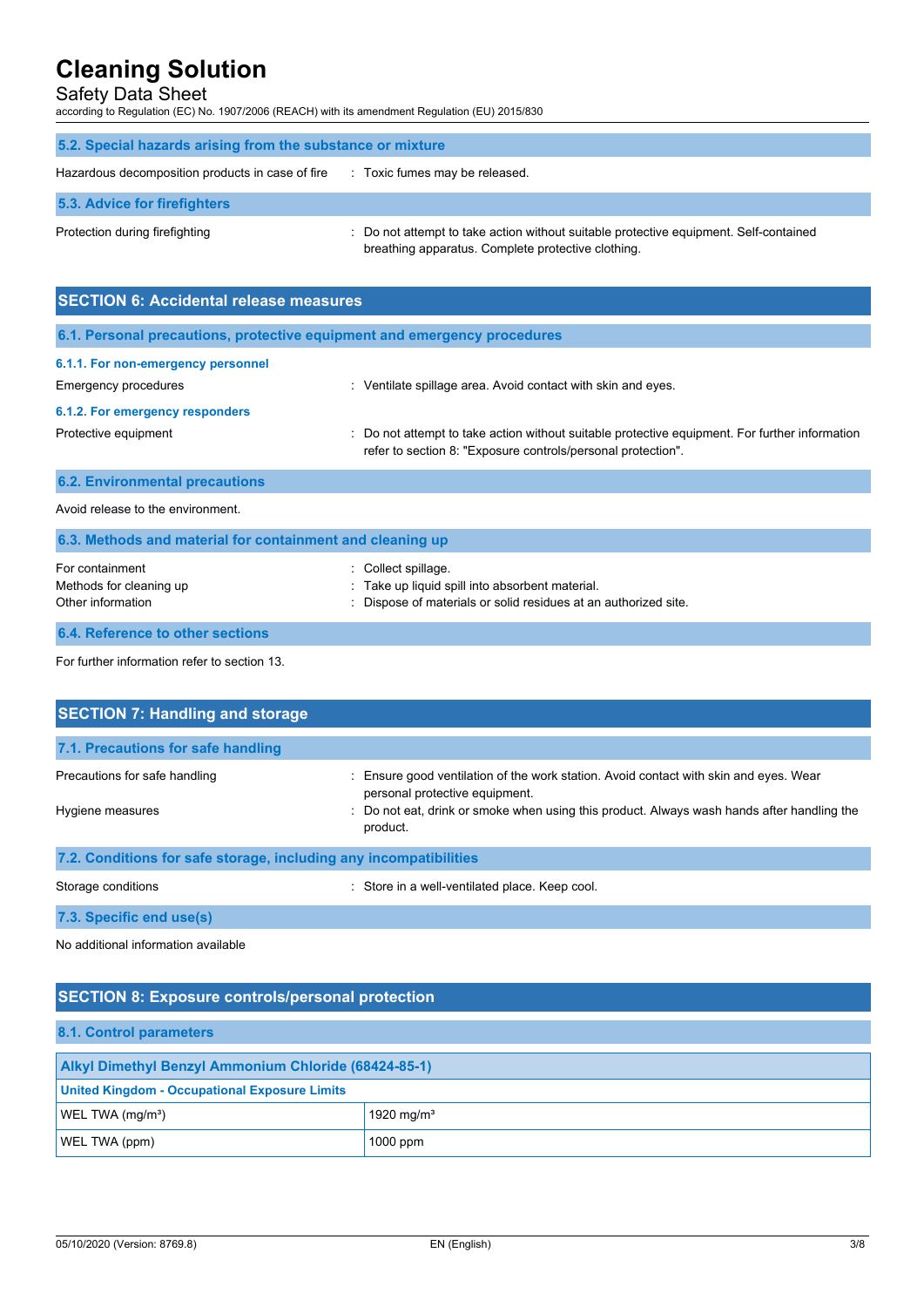## Safety Data Sheet

according to Regulation (EC) No. 1907/2006 (REACH) with its amendment Regulation (EU) 2015/830

#### **8.2. Exposure controls**

#### **Appropriate engineering controls:**

#### Ensure good ventilation of the work station.

## **Personal protective equipment:**

Gloves.

| <b>Hand protection:</b> |  |
|-------------------------|--|
| Protective gloves       |  |
|                         |  |
| Eye protection:         |  |
| Safety glasses          |  |
|                         |  |

#### **Skin and body protection:**

Wear suitable protective clothing

#### **Respiratory protection:**

In case of insufficient ventilation, wear suitable respiratory equipment

#### **Personal protective equipment symbol(s):**



**Environmental exposure controls:** Avoid release to the environment.

### **SECTION 9: Physical and chemical properties**

#### **9.1. Information on basic physical and chemical properties**

| Physical state                                  | Liguid            |
|-------------------------------------------------|-------------------|
| Appearance                                      | Clear.            |
| Colour                                          | Colourless.       |
| Odour                                           | Pleasant.         |
| Odour threshold                                 | No data available |
| рH                                              | $8.5 - 9.5$       |
| Relative evaporation rate (butylacetate=1)      | No data available |
| Melting point                                   | Not applicable    |
| Freezing point                                  | No data available |
| Boiling point                                   | No data available |
| Flash point                                     | No data available |
| Auto-ignition temperature                       | No data available |
| Decomposition temperature                       | No data available |
| Flammability (solid, gas)                       | Not applicable    |
| Vapour pressure                                 | No data available |
| Relative vapour density at 20 °C                | No data available |
| Relative density                                | $1.04 - 1.06$     |
| Solubility                                      | No data available |
| Partition coefficient n-octanol/water (Log Pow) | No data available |
| Viscosity, kinematic                            | No data available |
| Viscosity, dynamic                              | No data available |
| <b>Explosive properties</b>                     | No data available |
| Oxidising properties                            | No data available |
| <b>Explosive limits</b>                         | No data available |
|                                                 |                   |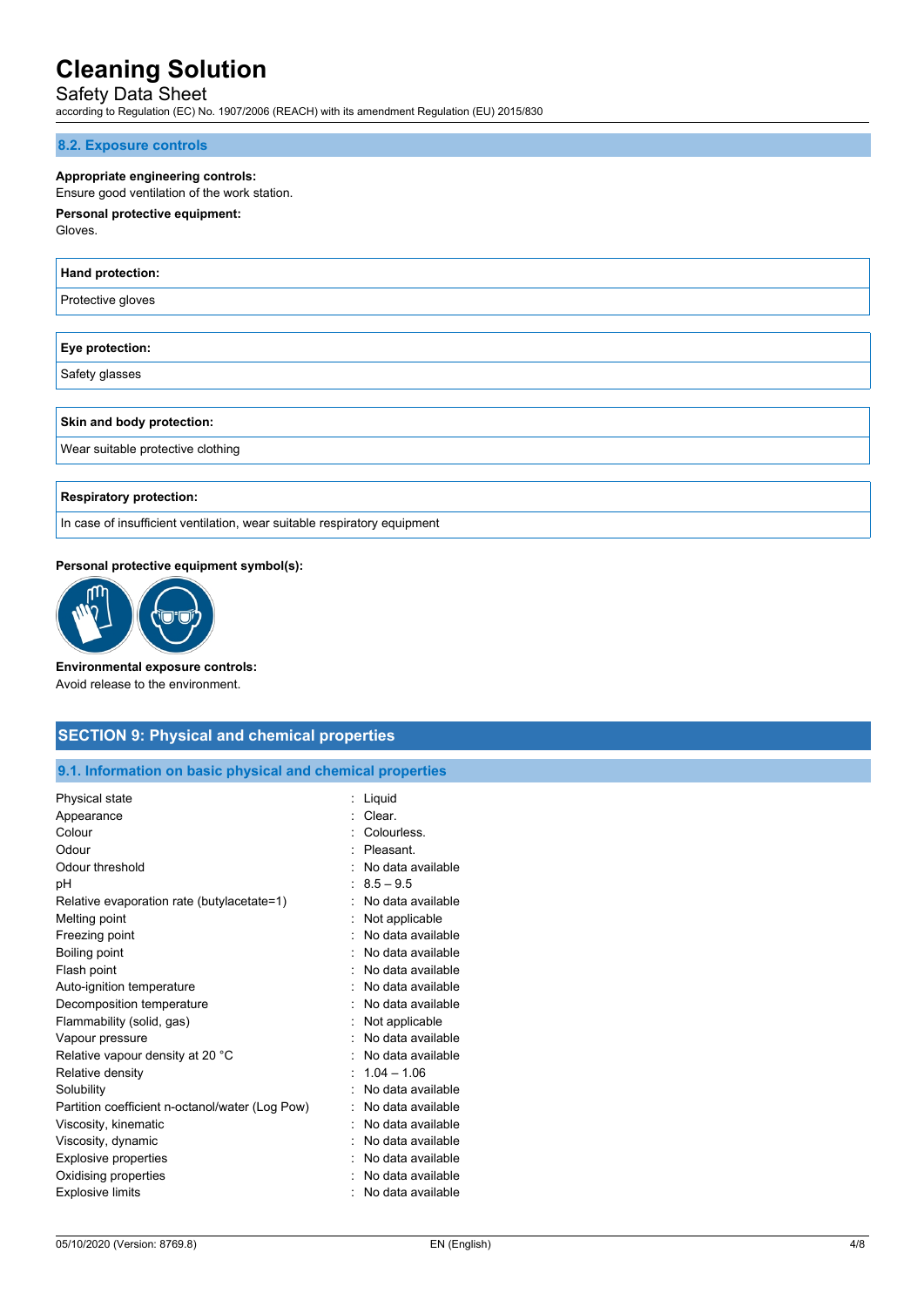Safety Data Sheet

according to Regulation (EC) No. 1907/2006 (REACH) with its amendment Regulation (EU) 2015/830

#### **9.2. Other information**

No additional information available

| <b>SECTION 10: Stability and reactivity</b> |  |
|---------------------------------------------|--|
|                                             |  |
|                                             |  |

#### **10.1. Reactivity**

The product is non-reactive under normal conditions of use, storage and transport.

**10.2. Chemical stability**

Stable under normal conditions.

**10.3. Possibility of hazardous reactions**

No dangerous reactions known under normal conditions of use.

**10.4. Conditions to avoid**

None under recommended storage and handling conditions (see section 7).

**10.5. Incompatible materials**

No additional information available

**10.6. Hazardous decomposition products**

Under normal conditions of storage and use, hazardous decomposition products should not be produced.

| <b>SECTION 11: Toxicological information</b>     |    |                                                     |  |
|--------------------------------------------------|----|-----------------------------------------------------|--|
| 11.1. Information on toxicological effects       |    |                                                     |  |
| Acute toxicity (oral)<br>Acute toxicity (dermal) |    | : Not classified<br>: Not classified                |  |
| Acute toxicity (inhalation)                      |    | : Not classified                                    |  |
| Skin corrosion/irritation                        |    | : Not classified<br>$pH: 8.5 - 9.5$                 |  |
| Serious eye damage/irritation                    |    | : Causes serious eye irritation.<br>$pH: 8.5 - 9.5$ |  |
| Respiratory or skin sensitisation                |    | : Not classified                                    |  |
| Germ cell mutagenicity                           |    | : Not classified                                    |  |
| Carcinogenicity                                  |    | : Not classified                                    |  |
| Reproductive toxicity                            |    | : Not classified                                    |  |
| STOT-single exposure                             |    | : Not classified                                    |  |
| STOT-repeated exposure                           |    | : Not classified                                    |  |
| Aspiration hazard                                | t. | Not classified                                      |  |

## **SECTION 12: Ecological information**

#### **12.1. Toxicity**

| Ecology - general<br>Hazardous to the aquatic environment, short-term | : Very toxic to aguatic life with long lasting effects.<br>Not classified |
|-----------------------------------------------------------------------|---------------------------------------------------------------------------|
| (acute)                                                               |                                                                           |
| Hazardous to the aquatic environment, long-term<br>(chronic)          | : Harmful to aquatic life with long lasting effects.                      |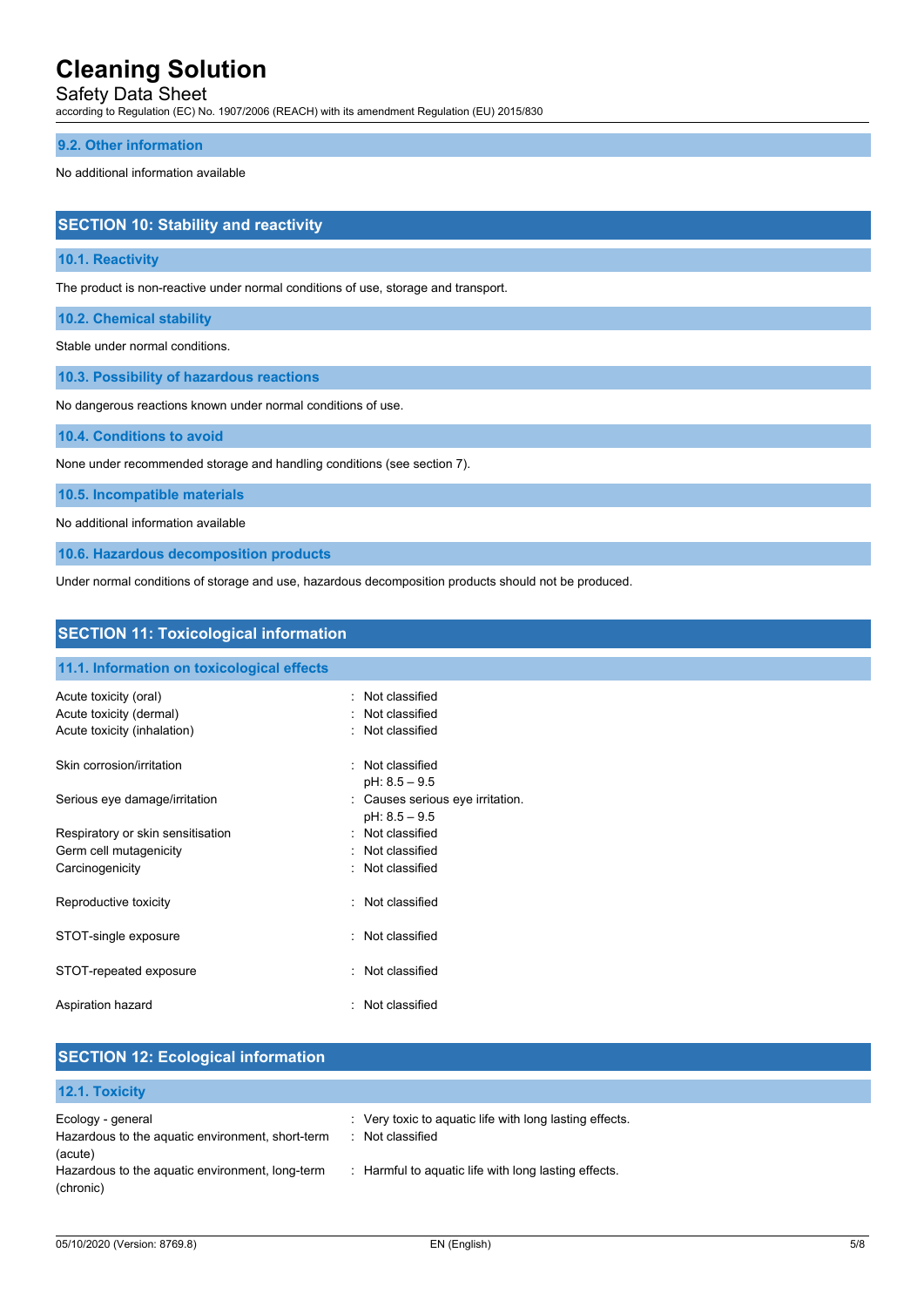## Safety Data Sheet

according to Regulation (EC) No. 1907/2006 (REACH) with its amendment Regulation (EU) 2015/830

| 12.2. Persistence and degradability        |
|--------------------------------------------|
| No additional information available        |
| 12.3. Bioaccumulative potential            |
| No additional information available        |
| 12.4. Mobility in soil                     |
| No additional information available        |
| 12.5. Results of PBT and vPvB assessment   |
| No additional information available        |
| 12.6. Other adverse effects                |
| No additional information available        |
|                                            |
| <b>SECTION 13: Disposal considerations</b> |

**13.1. Waste treatment methods**

Waste treatment methods : Dispose of contents/container in accordance with licensed collector's sorting instructions.

## **SECTION 14: Transport information**

In accordance with ADR / RID / IMDG / IATA / ADN

| 14.1. UN number                                                                                                                                                                                          |                                                                              |     |
|----------------------------------------------------------------------------------------------------------------------------------------------------------------------------------------------------------|------------------------------------------------------------------------------|-----|
| UN-No. (ADR)<br>UN-No. (IMDG)<br>UN-No. (IATA)<br>UN-No. (RID)                                                                                                                                           | Not applicable<br>Not applicable<br>Not applicable<br>Not applicable         |     |
| 14.2. UN proper shipping name                                                                                                                                                                            |                                                                              |     |
| Proper Shipping Name (ADR)<br>Proper Shipping Name (IMDG)<br>Proper Shipping Name (IATA)<br>Proper Shipping Name (RID)                                                                                   | Not applicable<br>Not applicable<br>Not applicable<br>: Not applicable       |     |
| 14.3. Transport hazard class(es)                                                                                                                                                                         |                                                                              |     |
| <b>ADR</b><br>Transport hazard class(es) (ADR)<br><b>IMDG</b><br>Transport hazard class(es) (IMDG)<br><b>IATA</b><br>Transport hazard class(es) (IATA)<br><b>RID</b><br>Transport hazard class(es) (RID) | : Not applicable<br>: Not applicable<br>: Not applicable<br>: Not applicable |     |
| 14.4. Packing group                                                                                                                                                                                      |                                                                              |     |
| Packing group (ADR)<br>Packing group (IMDG)<br>Packing group (IATA)<br>Packing group (RID)                                                                                                               | Not applicable<br>Not applicable<br>Not applicable<br>Not applicable         |     |
| <b>14.5. Environmental hazards</b>                                                                                                                                                                       |                                                                              |     |
| Dangerous for the environment                                                                                                                                                                            | : No                                                                         |     |
| 05/10/2020 (Version: 8769.8)                                                                                                                                                                             | EN (English)                                                                 | 6/8 |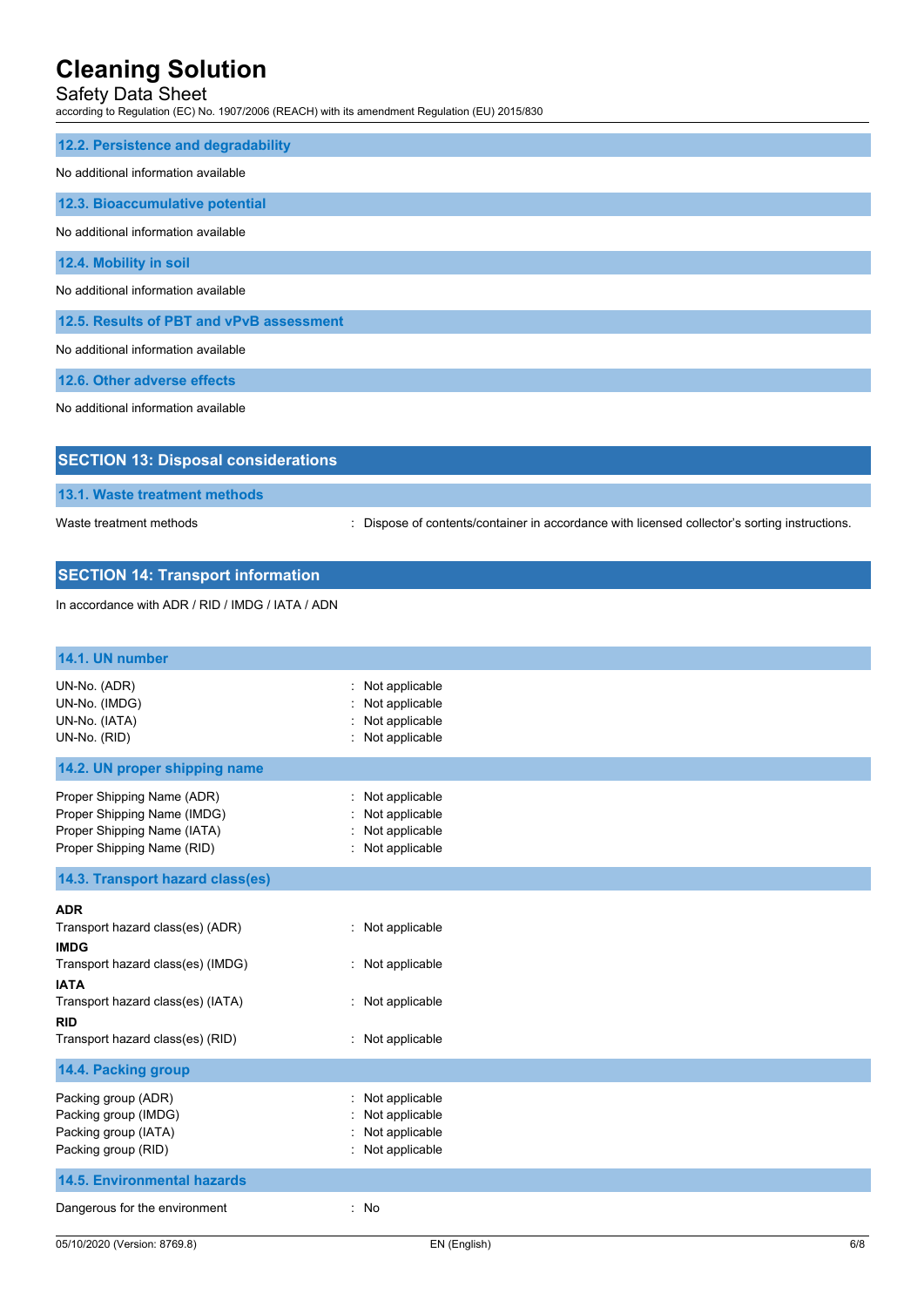#### Safety Data Sheet

according to Regulation (EC) No. 1907/2006 (REACH) with its amendment Regulation (EU) 2015/830

Marine pollutant : No

Other information **contracts** : No supplementary information available

#### **14.6. Special precautions for user**

**Overland transport** Not applicable

**Transport by sea** Not applicable

**Air transport** Not applicable

**Rail transport** Not applicable

**14.7. Transport in bulk according to Annex II of Marpol and the IBC Code**

Not applicable

## **SECTION 15: Regulatory information**

**15.1. Safety, health and environmental regulations/legislation specific for the substance or mixture**

#### **15.1.1. EU-Regulations**

Contains no REACH substances with Annex XVII restrictions

Contains no substance on the REACH candidate list

Contains no REACH Annex XIV substances

Contains no substance subject to Regulation (EU) No 649/2012 of the European Parliament and of the Council of 4 July 2012 concerning the export and import of hazardous chemicals.

Contains no substance subject to Regulation (EU) No 2019/1021 of the European Parliament and of the Council of 20 June 2019 on persistent organic pollutants

#### **15.1.2. National regulations**

No additional information available

**15.2. Chemical safety assessment**

No chemical safety assessment has been carried out

### **SECTION 16: Other information**

| <b>Full text of H- and EUH-statements:</b> |                                                                   |  |
|--------------------------------------------|-------------------------------------------------------------------|--|
| Acute Tox. 4 (Oral)                        | Acute toxicity (oral), Category 4                                 |  |
| Aquatic Acute 1                            | Hazardous to the aquatic environment - Acute Hazard, Category 1   |  |
| Aquatic Chronic 1                          | Hazardous to the aquatic environment — Chronic Hazard, Category 1 |  |
| Aquatic Chronic 2                          | Hazardous to the aquatic environment — Chronic Hazard, Category 2 |  |
| Eye Dam. 1                                 | Serious eye damage/eye irritation, Category 1                     |  |
| Skin Corr. 1B                              | Skin corrosion/irritation, Category 1, Sub-Category 1B            |  |
| Skin Irrit. 2                              | Skin corrosion/irritation, Category 2                             |  |
| Skin Sens. 1                               | Skin sensitisation, Category 1                                    |  |
| H302                                       | Harmful if swallowed.                                             |  |
| H314                                       | Causes severe skin burns and eye damage.                          |  |
| H315                                       | Causes skin irritation.                                           |  |
| H317                                       | May cause an allergic skin reaction.                              |  |
| H318                                       | Causes serious eye damage.                                        |  |